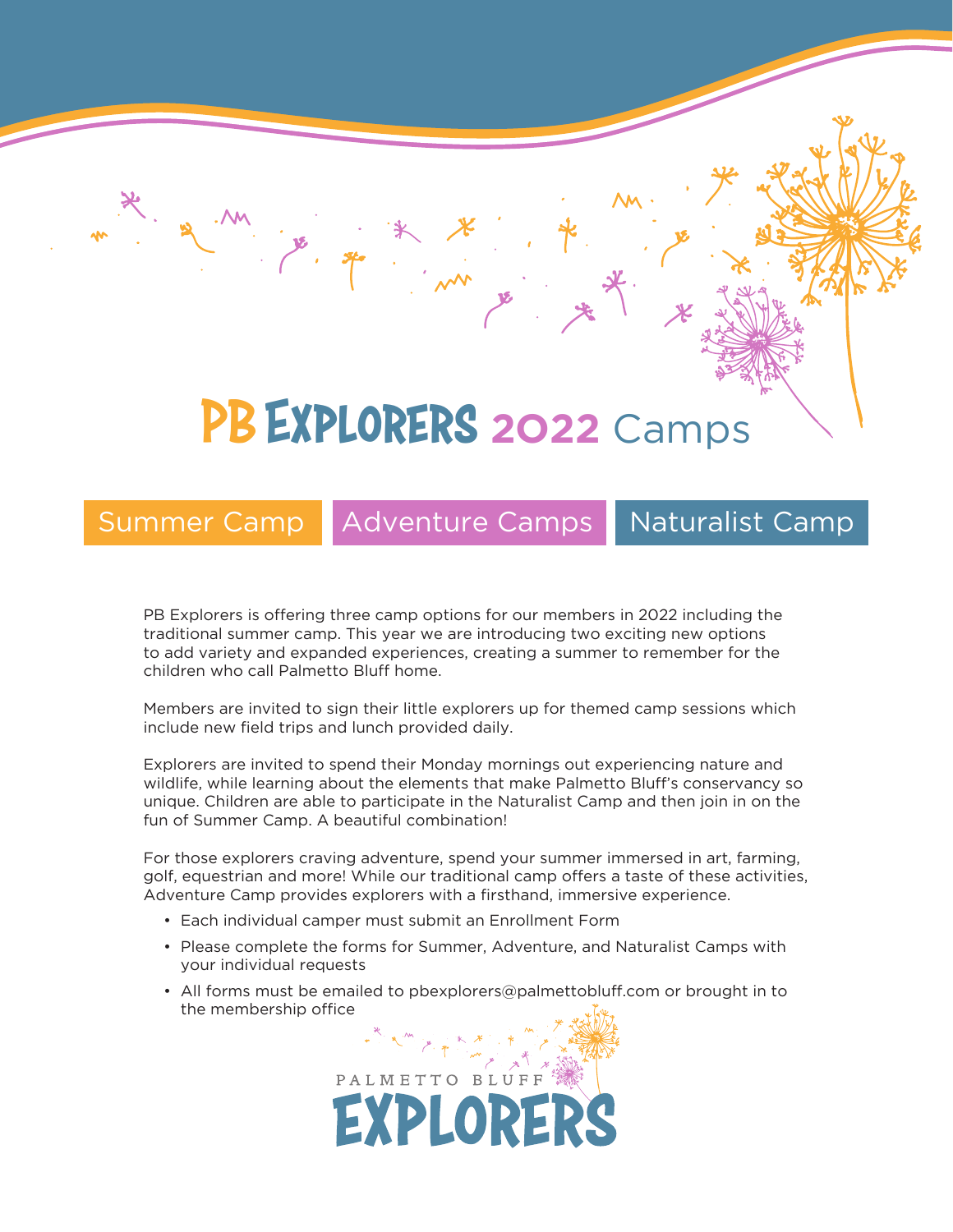(Required)

# PB Explorers Presents: NATURALIST CAMP

### (PLEASE CHECK ALL SESSION DATES YOU ARE ENROLLING FOR)

| <b>CAMP DATES &amp; THEMES</b> (RESERVATIONS REQUIRED) |                                               | <b>CAMP</b><br><b>PRICING</b> | <b>CHECK</b><br><b>SESSION</b> |
|--------------------------------------------------------|-----------------------------------------------|-------------------------------|--------------------------------|
| <b>Salt Marsh Species</b>                              |                                               |                               |                                |
| Dates: May 30                                          | Time: 9am - 12pm                              | \$75 total                    |                                |
| <b>Birds of Palmetto Bluff</b>                         |                                               |                               |                                |
| Dates: June 6:                                         | Time: 9am - 12pm                              | \$75 total                    |                                |
| <b>Beach Combing Trip*</b>                             |                                               |                               |                                |
| Dates: June 13                                         | Time: $12pm - 4pm$                            | \$75 total                    |                                |
| <b>Tree Identification</b>                             |                                               |                               |                                |
| Dates: June 20                                         | Time: 9am - 12pm                              | \$75 total                    |                                |
| Mitchelleville Beach Tidal Pool Exploration*           |                                               |                               |                                |
| Dates: July 11                                         | Time: 11am - 3pm                              | \$75 total                    |                                |
| Watersheds                                             |                                               |                               |                                |
| Dates: July 18                                         | Time: 9am - 12pm                              | \$75 total                    |                                |
| Kayaking to Sandbar*                                   |                                               |                               |                                |
| Dates: July 25                                         | Time: 9am - 12pm                              | \$75 total                    |                                |
| Inventory Sea Turtles at Hilton Head Island*           |                                               |                               |                                |
| Dates: August 1                                        | Time: 9am - 1pm                               | \$75 total                    |                                |
| *INDICATES A FIELD TRIP COMPONENT                      |                                               | <b>TOTAL</b>                  |                                |
| <b>I AGREE</b>                                         | I DO NOT AGREE TO MY CHILD                    |                               |                                |
|                                                        | PARTICIPATING IN FIELD TRIPS OFF PROPERTY FOR |                               |                                |
| <b>AN ADDITIONAL \$25</b>                              |                                               |                               |                                |
|                                                        |                                               |                               |                                |
|                                                        |                                               |                               |                                |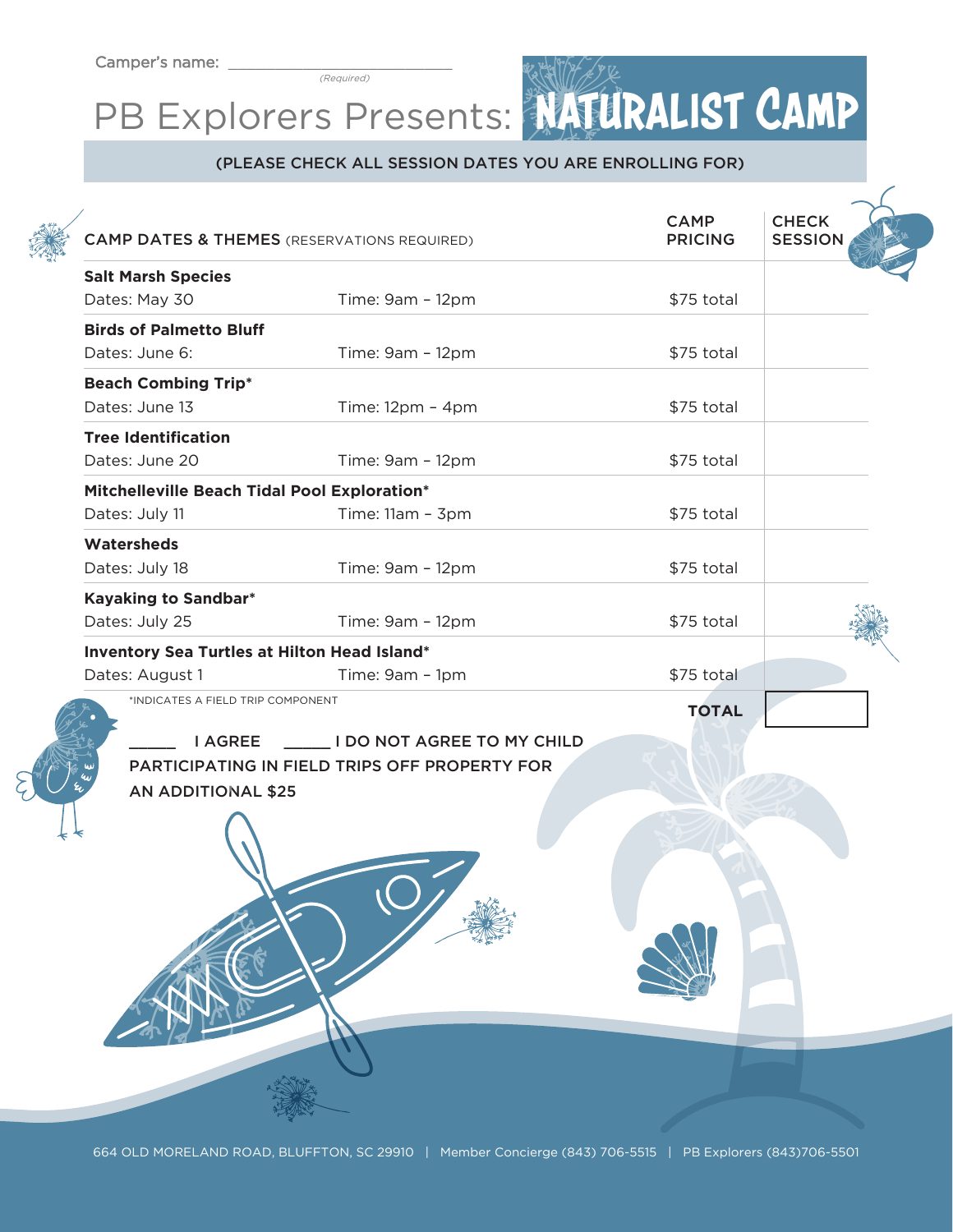# Important NATURALIST CAMP Info



Naturalist Camp (ages 7-15): Drop-off at Art Loft. Cost: \$75 per session

- Naturalist Camp will be lead by a professional Marine Biologist and Naturalist with the support of PB Explorer staff.
- Each session will cost \$75 per participant.
- Please indicate on the Enrollment Form if your child has any health concerns we should be aware as well as any other relevant information.
- If a camper is signed up for Naturalist camp for the week and would like to join PB Explorers camp half day, they may do so for an additional \$150.
- Drop off and pick up will be at the Art Loft for Naturalist camp. If your camper is participating in half day PB Explorers camp, transportation will be provided between camps.
- Campers are required to bring a labeled water bottle and sunscreen. Staff will not be permitted to apply sunscreen. Please ensure children come to Camp with their first application of sunscreen on.
- Please ensure children come prepared in appropriate clothing and with the proper footwear. Any special requirements will be sent to parents prior to the start of camp.
- Reservations are required for Camp. Bookings can be made through the concierge or PB Explorers team and an Enrollment Form is required for each camper.
- Members may bring up to two guests to camp. Unaccompanied guests will not be allowed.
- Weekly camp reservation Enrollment Forms are due the Thursday prior by 5 pm.

## **DESCRIPTIONS**

May 30 | 9am – 12pm

**Salt Marsh Species**: On this day, we will be exploring local salt marsh species in a critter touch tank and dissect a local species of squid!

### June 6 | 9am – 12pm

**Birds of Palmetto Bluff**: This day is for our mini ornithologists. We will be identifying local bird species and discuss their different survival adaptations.

### June 13 | 12 – 4pm

**Beach Combing Trip: Prepare to ride on a** boat as we go on our beachcombing trip at Calibogue Sound! We will observe dolphins along the way and collect/identify shells.

#### June 20 | 9am – 12pm

**Tree Identification**: On this day, we will be collecting leaves and identifying the different species of trees that inhabit PB.

July 11 | 11am – 3pm

### **Mitchelleville Beach Tidal Pool Exploration**:

We will take a trip to Mitchellville Beach to explore the tidal pools and the organisms that inhabit that ecosystem.

### July 18 | 9am – 12pm

**Watersheds**: We will observe how water and pollution move over the land with an Enviroscape Model. We will also take part in a recycling challenge!

July 25 | 9am – 12pm



**Kayaking to Sandbar**: We will hop in our kayaks and paddle to a sandbar. We are going to conduct water quality tests to determine the state of the May River.

August 1 | 9am – 1pm

**Inventory Sea Turtles at Hilton Head Island**: We are going to travel to Hilton Head Island and witness the inventory of a loggerhead sea turtle nest!